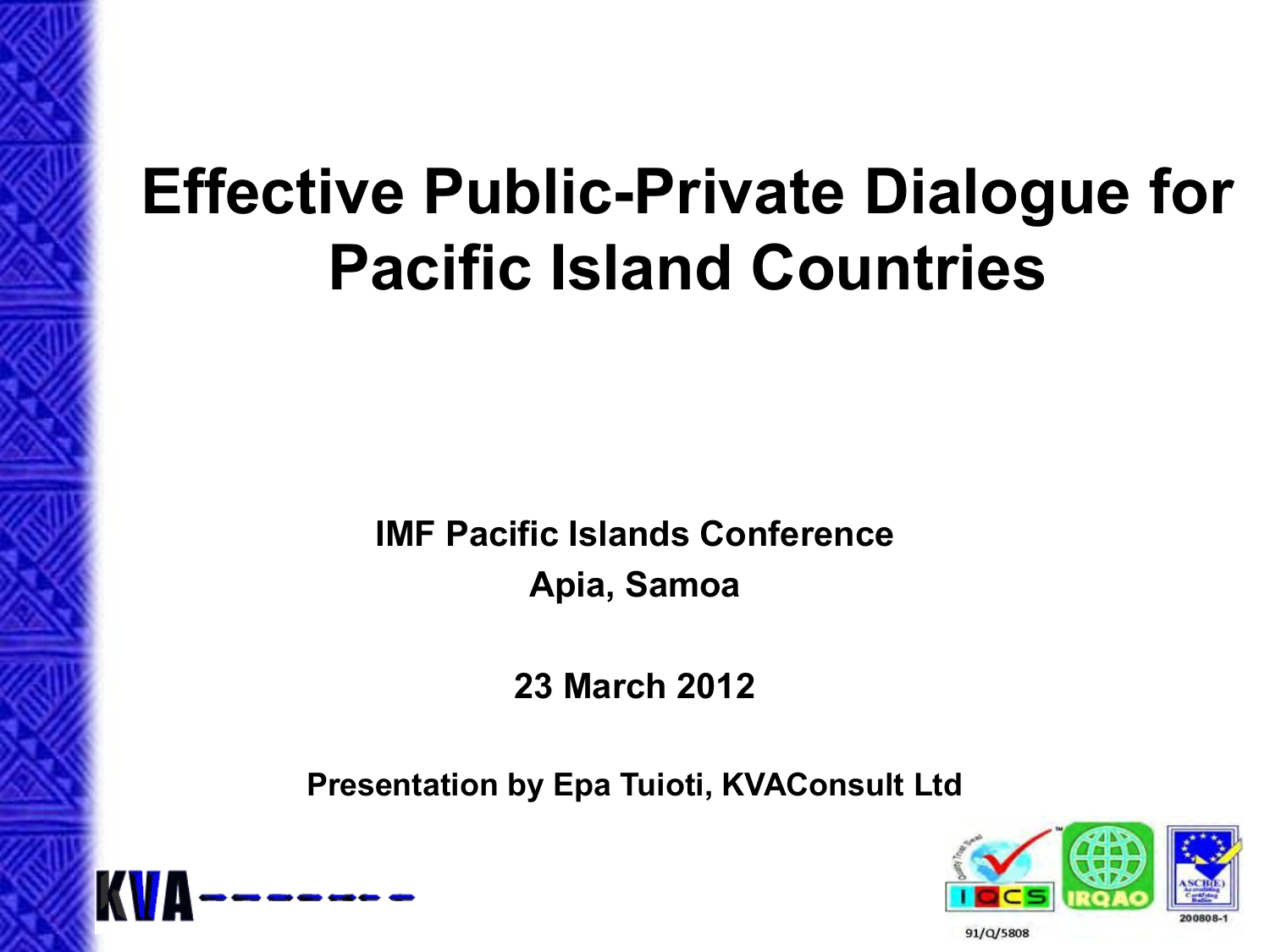# **Public-Private Dialogue (PPD): The Operating Environment**

- **Effective PPD limited by misconceptions, miscommunications and misunderstanding**
- **Private sector viewed as self-serving and greedy**
- **Public sector viewed as inefficient, slow and protective of its power and position**
- **PPD is a forum that allows communication/negotiation/ discussion between government and private sector**



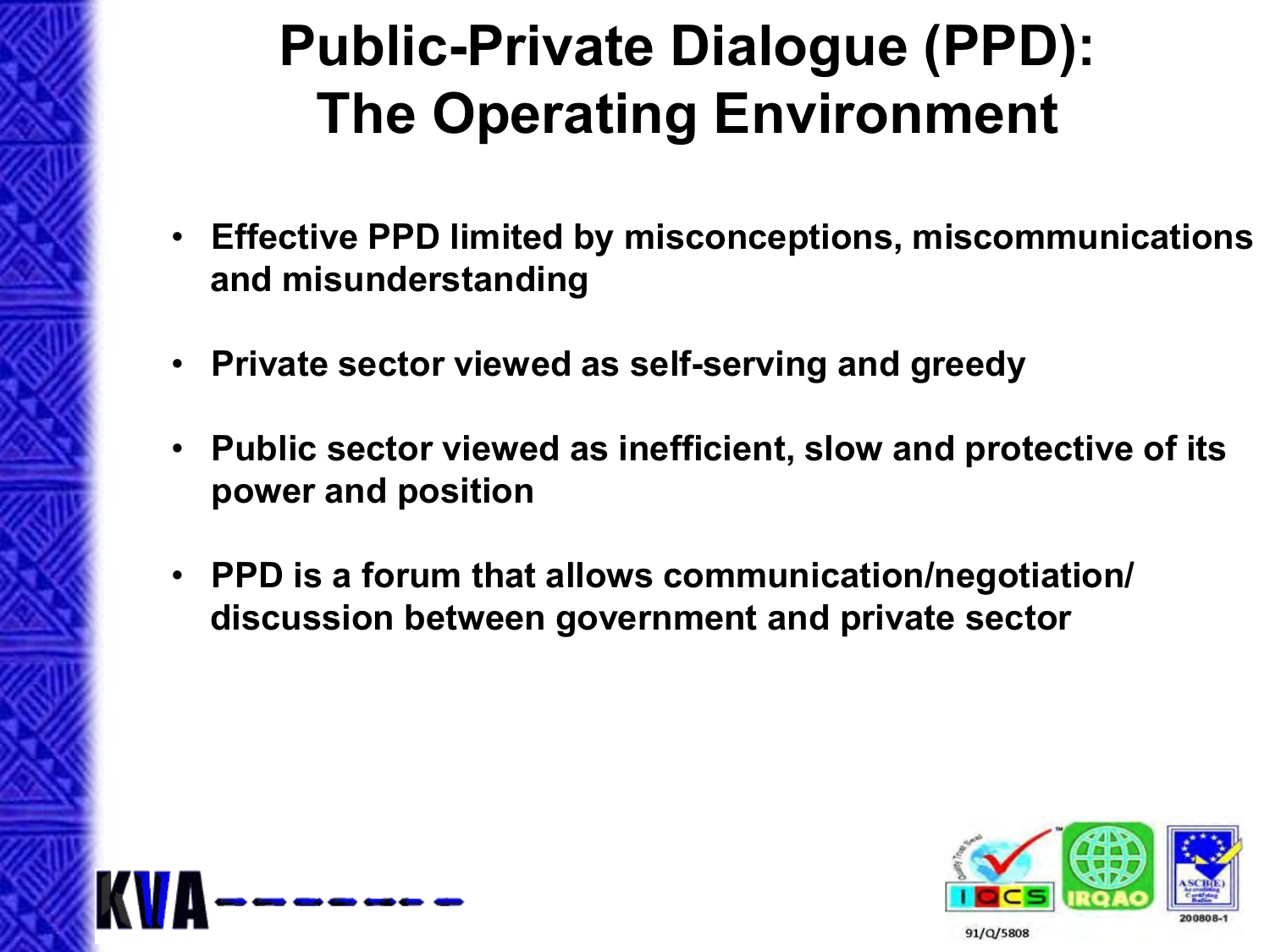# **Regional Public-Private Dialogue**

- **Pacific Islands Private Sector Organization (PIPSO) established in 2005 by Pacific Islands Forum Economic Ministers' Meeting**
- **Product of vision and policies of Forum Leaders**
- **Fundamental Premise private sector is a key partner to governments in the process of national and regional development**
- **Members are National Private Sector Organizations (NPSOs) of the 14 PICs**
- **Principal objective is "***to foster and facilitate PPD and to ensure achievement of common goal of member countries and of the Pacific Plan for sustainable economic growth for all'*
- **PIFS, UNDP Pacific Centre and Pacific Leadership Program (PLP) as key partners to PIPSO**





91/Q/5808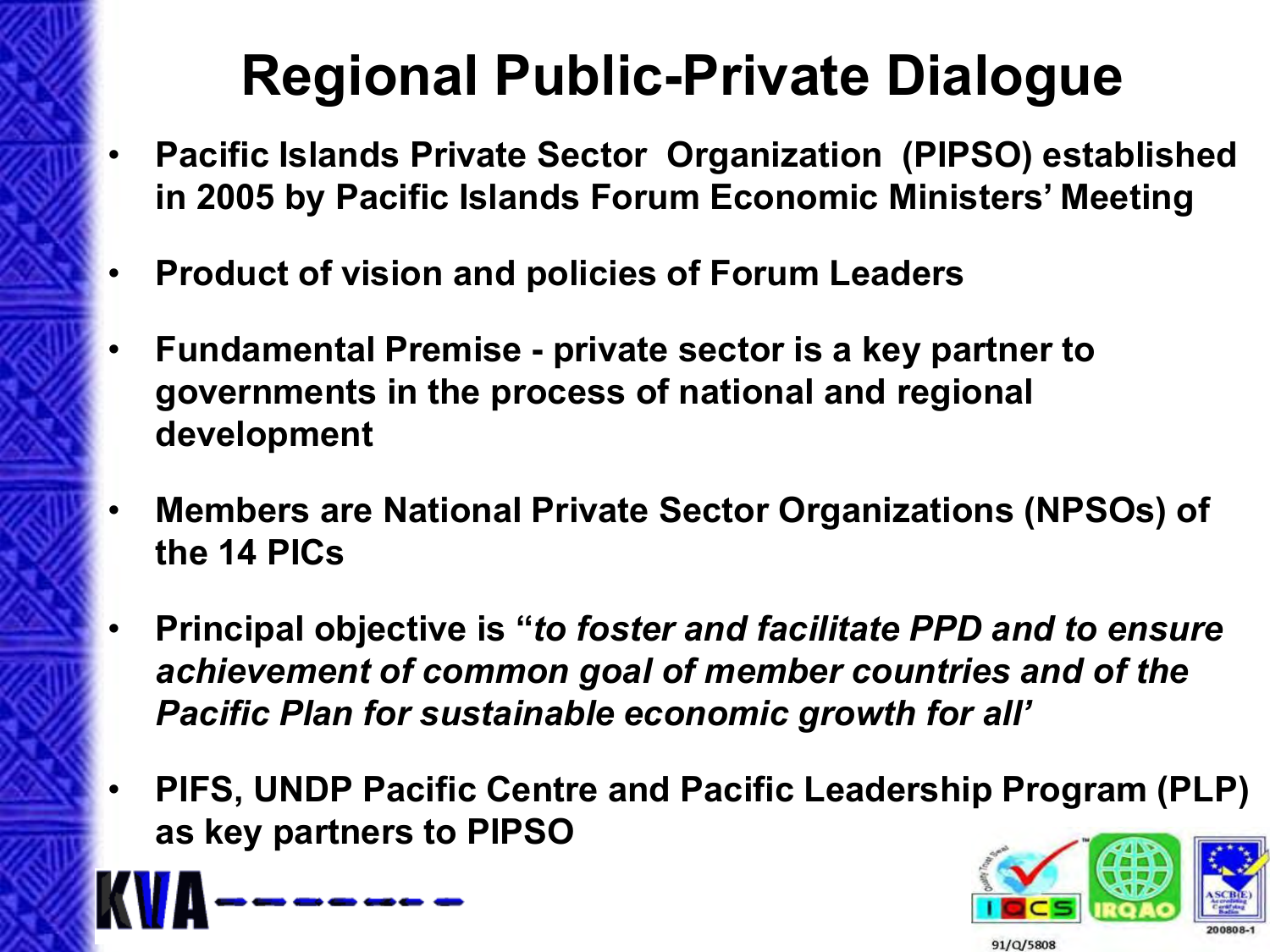#### **Examples of Regional PDD facilitated by PIPSO and Partners**

- **1st Regional Pacific Islands Business Forum, August 2007, in Nadi (PIFS and UNDP)** 
	- **Attended by regional business leaders, Ministers responsible for Trade & Business Development as well as private sector representatives & senior officials (FICs) and multilateral organizations**
	- **Regional Economic Integration- Opportunities and Challenges in the private sector**
	- **Trade Agreements A Barrier or Facilitator for Island Exports?**
	- **Raising Private Investor Confidence through Improvements to the Business Climate**
	- **Competitiveness & Export Development**
	- **Linking Goods to Markets**
	- **Competitiveness & Competition in Telecommunications sector**

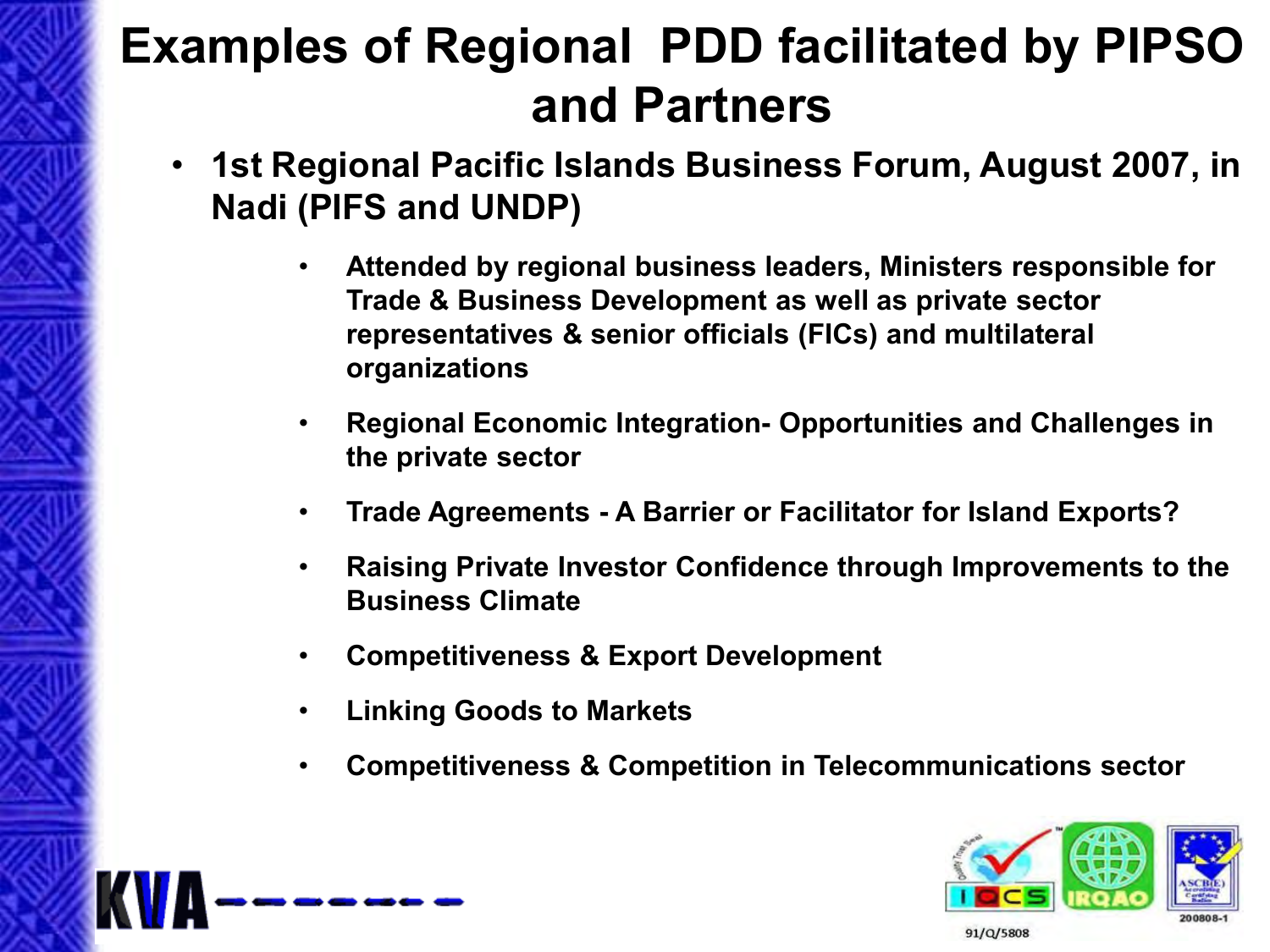#### **Examples of Regional PDD facilitated by PIPSO and Partners**

- **Small, Micro & Medium Enterprises Forum, Apia, October 2008 (in partnership with EU/BIZCLIM)** 
	- **Strengthening Private Sector Collaboration**
	- **Who Benefits and How?**
	- **Adapting Financing Tools to suit the Needs of SMMEs**
	- **Creating and Exploring Opportunities for Growth/Breaking Boundaries**
- **Workshop on 'Economic Opportunities for Pacific Women in Business', Port Vila, March 2010** 
	- **Celebrating advances made on women's economic empowerment and examining ways of overcoming obstacles and finding practical solution to advance entrepreneurs' participation in global economy**



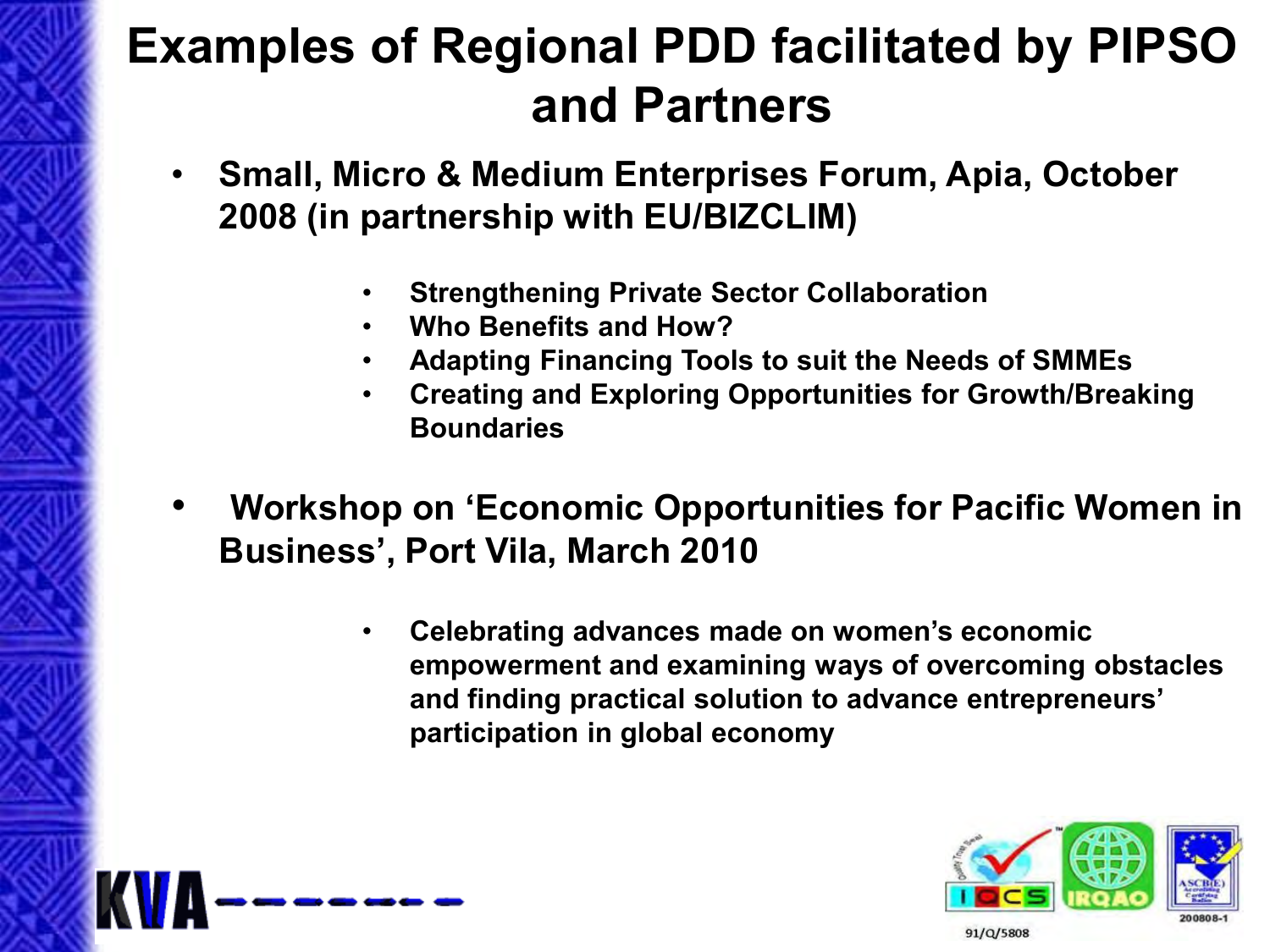#### **Examples of Regional PDD facilitated by PIPSO and Partners**

- **Annual Private Sector Dialogue with Forum Leaders (in partnership with PIFS)** 
	- **First dialogue (Port Vila) in August 2010** *'Access to Finance'*
	- **Second dialogue (Auckland) in September 2011** *'Role of the Private Sector in Driving Sustainable Economic Growth and Creating Employment Activities'*
- **PPD for Micronesian Countries (FSM, Palau and Marshall Islands) in Chuuk, November 2011 (in partnership with PLP)** 
	- **Inaugural workshop attended by private sector representatives and Ministers of Commerce and officials**
	- **Focused on PPP opportunities in areas of power utilities & telecommunications, shipping & air transport, and trade facilitation.**

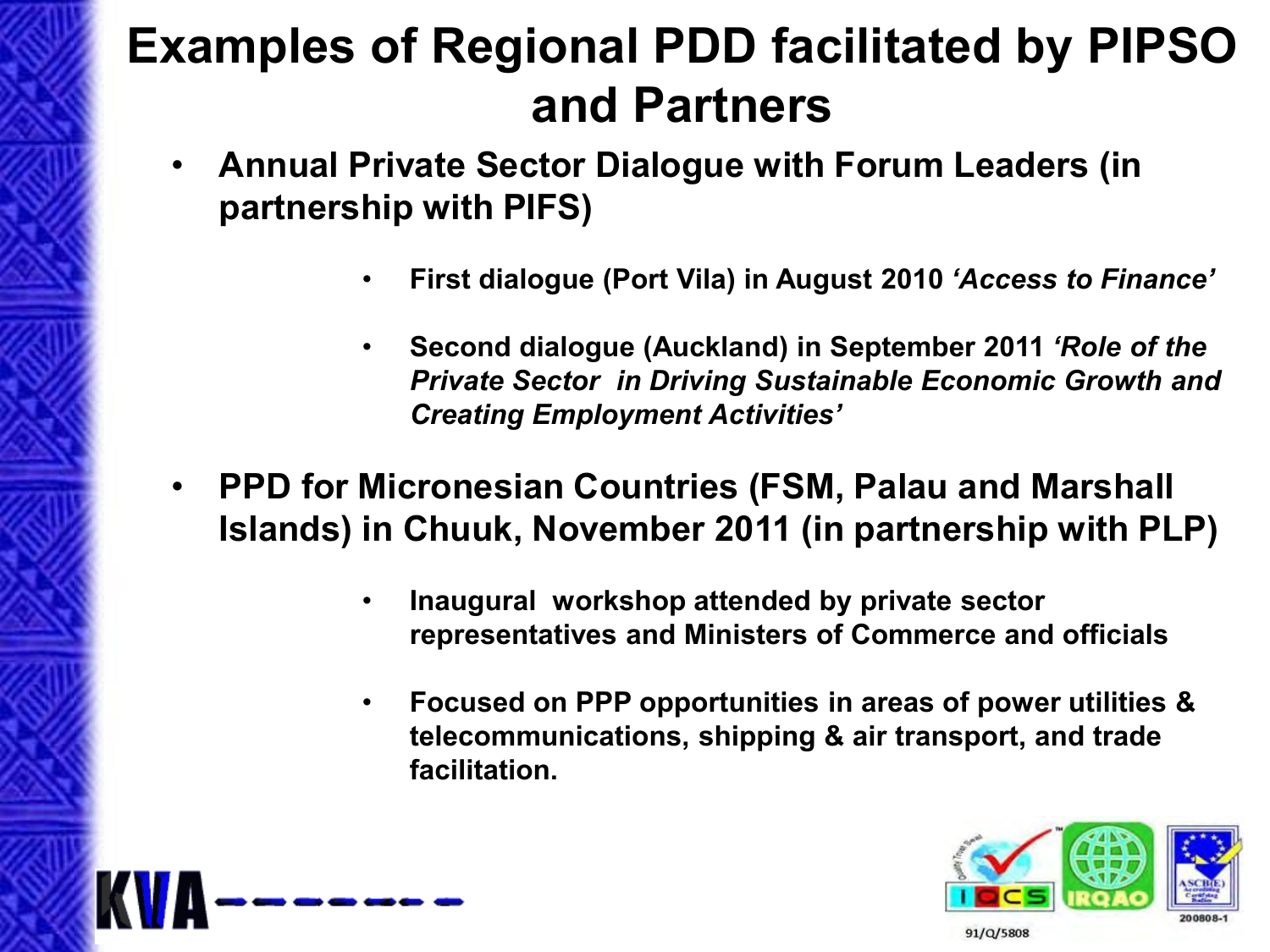# **National PPD**

- **In small PICs, family, business and political relationships are intertwined and difficult to ignore**
- **Private sector organizations perceived as self-serving, focusing solely on profit of a few, and ignorant of wider social development issues**
- **Government coordination sometimes lacks understanding of private sector**
- **NPSOs perceived as not fully representative of private sector interests, including SMMEs**
- **Private sector inputs to public policy discussions not technically strong or evidence based**
- **Governments' approaches to dialogue often perceived as just** *'a ticking the box'* **exercise**
- **NPSOs often do not have capacity to make timely & informed contributions to a wide variety of Government mechanisms**

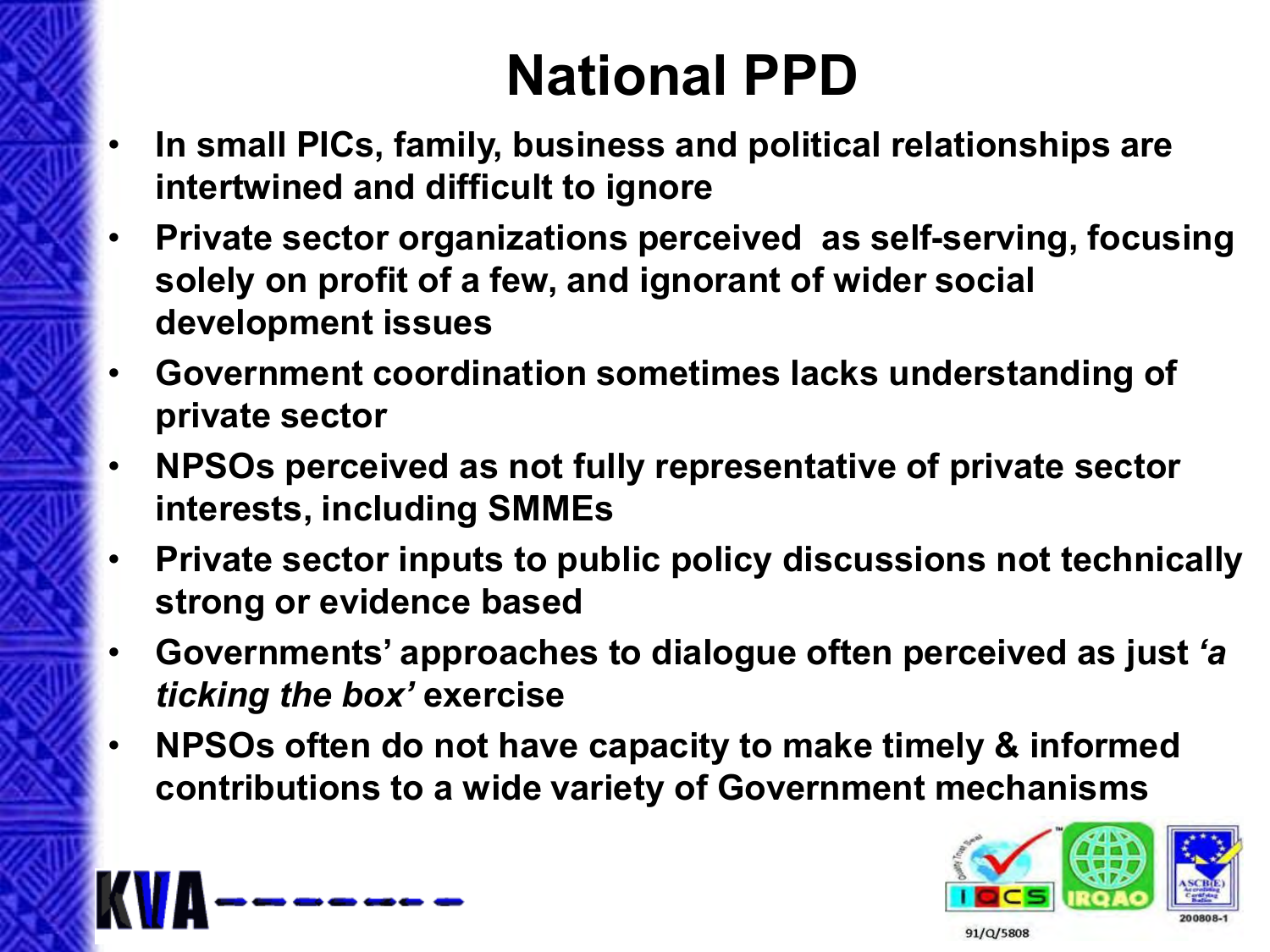## **Lessons Learned – Promoting Sustainable Growth and Building Resilience**

- **Strong and Visionary Leadership (Economic and Financial Reforms)**
- **Macroeconomic Stability**
- **Good Governance** (public and private sector)
- **Political Will to Engage with Non-State Actors (NPSO, Civil Societies)** 
	- **Depth of PPP Dialogue**
- **Informed Policy Advice** 
	- Professional, Competent and Politically Neutral Public **Service**
- **Capacity Building and Funding** 
	- NPSO, PIPSO, CSO

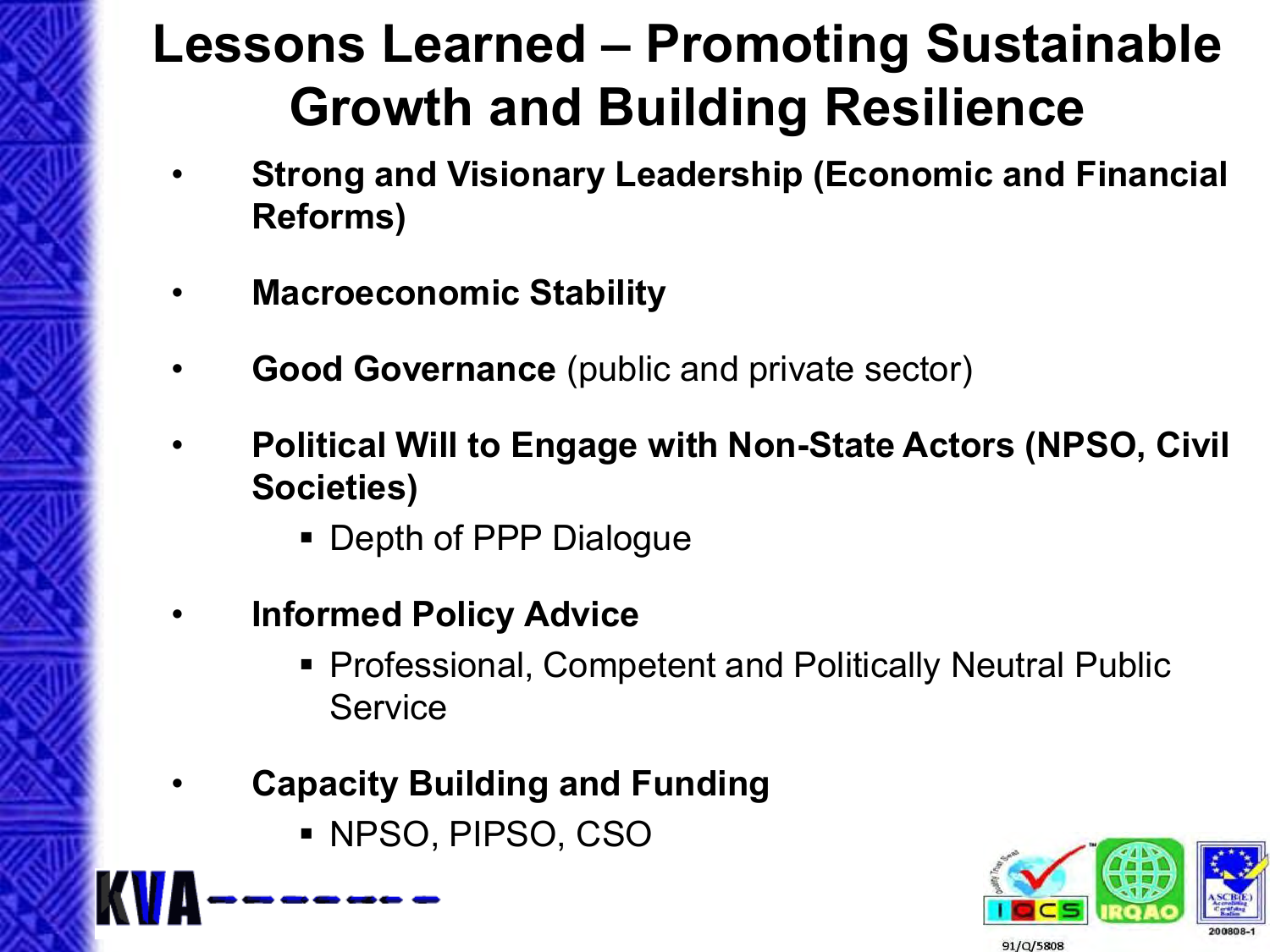## **Examples of Public-Private Partnership - Samoa**

- **Economic Reforms and Financial Liberalization (1994 to 2000)**
- **Reform in the Public Works Department**
- **Petroleum Bulk Purchasing**
- **Privatisation and Regulation of Telecommunications**